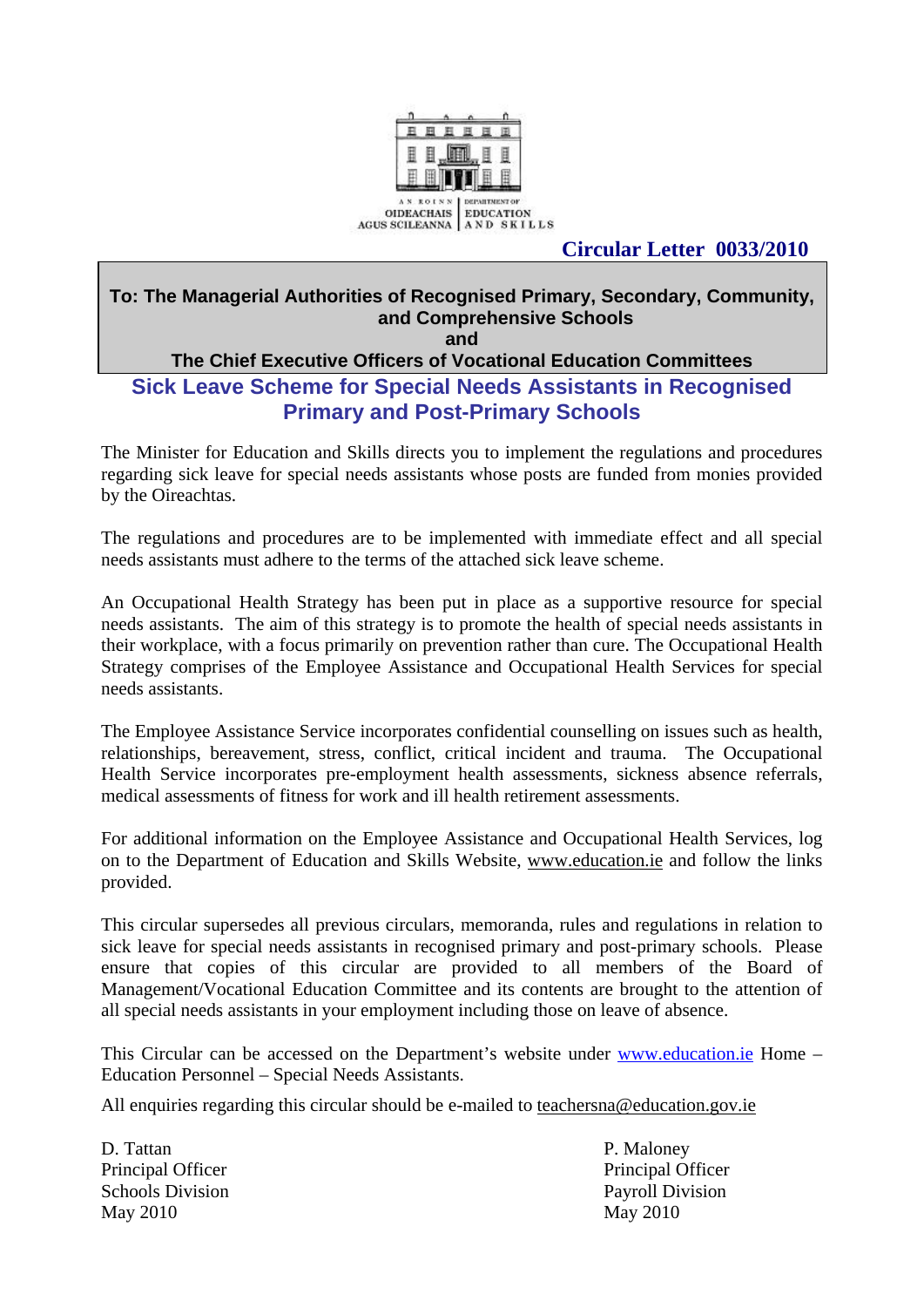# **Sick Leave Scheme for Special Needs Assistants (SNAs)**

# **1. Definitions**

For the purposes of this scheme the following terms shall have the meanings assigned to them here unless the context indicates otherwise:

**The Department** – means the Department of Education and Skills.

**Employer** – means a Vocational Education Committee (VEC) for vocational schools/community colleges and a Board of Management/Manager in the case of primary, voluntary secondary, community and comprehensive schools. The Vocational Education Committee or Board of Management/Manager may delegate responsibility for matters set out in this circular to the Principal of the school.

**Occupational Health Service (OHS) Providers** – means the providers of independent medical advice on occupational health.

**On Line Claims System (OLCS)** – means the system currently operating in primary, voluntary secondary, community and comprehensive schools.

**School Sector** – means primary, voluntary secondary, community, comprehensive or vocational as appropriate.

#### **1 Introduction**

- 1.1 A period of illness is defined as any period in which an SNA is medically unfit to carry out his/her normal duties irrespective of whether the employing school is open for normal business or not.
- 1.2 The granting of leave of absence to an SNA who is ill is intended to provide an adequate opportunity for that SNA to recover from the illness and its effects so that he/she may make an early return to duty without a likelihood of a relapse into illness.
- 1.3 Leave of absence may be granted to an SNA who is unable to perform his/her duties
	- because of illness, injury or medical conditions related to pregnancy/childbirth or
	- when absent for the purpose of obtaining health-related services e.g. Doctor/Dentist provided such appointments could not have been arranged outside of regular working hours or working days.

# **2 Entitlement to Paid and Unpaid Sick Leave**

- 2.1 Incremental salary is normally payable to eligible SNA's in respect of attendance on full duties.
- 2.2 For the purpose of the SNA paid sick leave scheme qualifying service includes all aggregated SNA service in primary, voluntary secondary, community and comprehensive schools and with Vocational Education Committees where the service was funded from monies provided by the Oireachtas.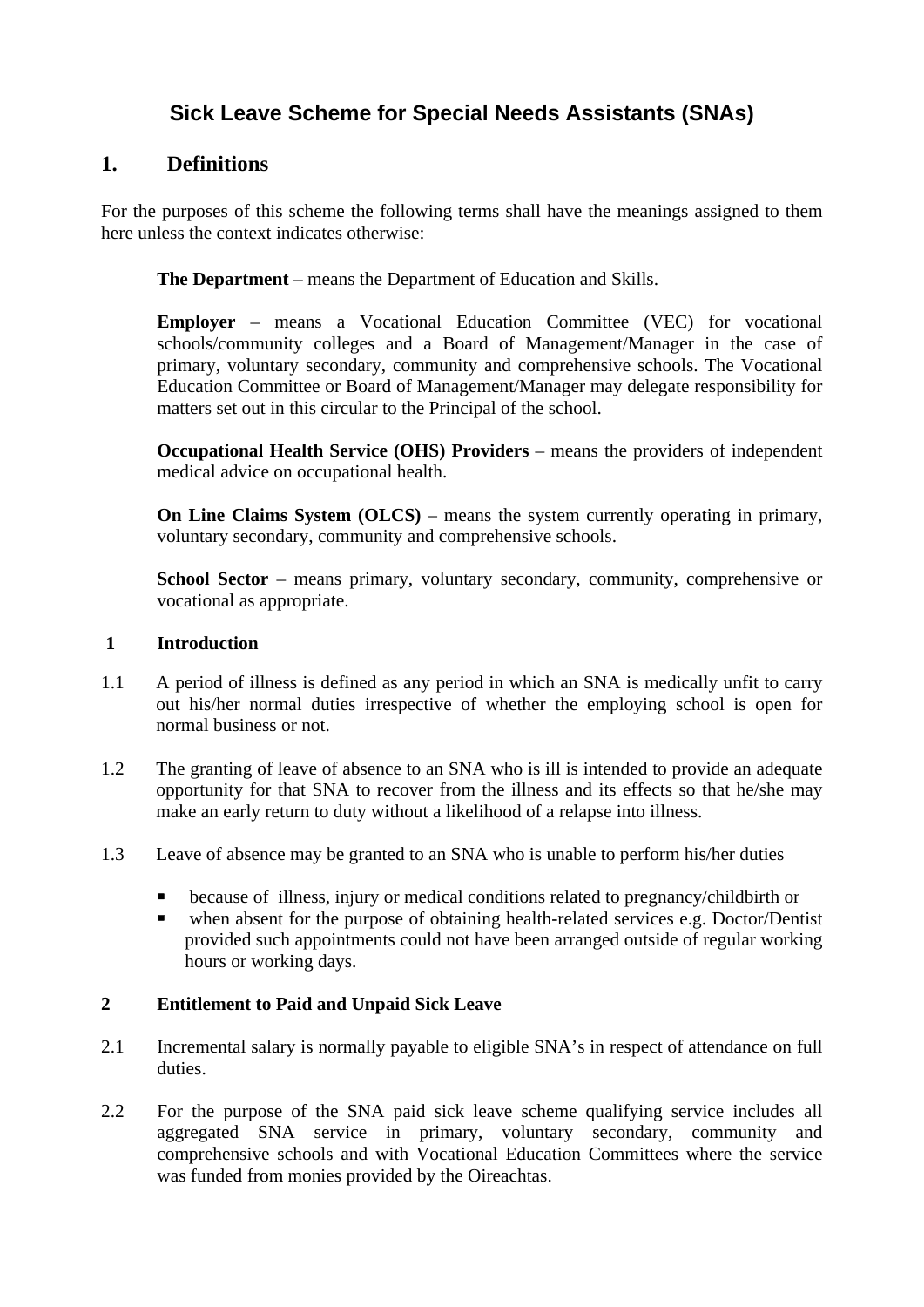- 2.3 Paid sick leave will not be allowed during the first three months service. Subsequently the following limits apply:
	- a) After three months service, paid sick leave for up to six weeks in any period of twelve months service
	- b) after six months service, paid sick leave for up to nine weeks in any period of twelve months service
	- c) after twelve months service, paid sick leave for up to thirteen weeks in any period of twelve months service.

The sick leave period is calculated retrospectively and includes weekends and school closures occurring within the period of absence.

- 2.4 Pro-rata arrangements will apply for SNA's employed on a part-time basis.
- 2.5 An SNA's entitlement to sick leave, whether paid or unpaid, shall cease on the expiry of a contract, that contract not having been renewed.
- 2.6 An SNA who, having exhausted the maximum period of paid sick leave, is still medically unfit to resume duty and wishes to retain his/her position in the school must apply to his/her employer for a period of unpaid sick leave within which he/she may resume duty if certified as fit to do so. This period shall not exceed 12 months from the date of expiration of paid sick leave. (An SNA must exhaust her/his period of paid sick leave before he/she can apply for unpaid sick leave.) The granting of a period of unpaid sick leave is subject to
	- there being a reasonable prospect of recovery and return to work and
	- continued submission on a regular basis (max 1 month) of satisfactory medical certification to the employer.
- 2.7 In exceptional circumstances a second period of unpaid sick leave may be taken where
	- The first period of unpaid leave is less than 12 months
	- The advice of the Occupational Health Service has been obtained
	- The aggregate of both periods does not exceed the maximum of 12 months
- 2.8 Where a return to duty is not deemed viable, the employer should take such timely action as it deems appropriate including but not limited to termination of the contract of employment.
- 2.9 Unpaid sick leave does not count as service qualifying for further paid sick leave.

# **3 Uncertified sick leave**

- 3.1 The maximum number of uncertified sick leave days allowable in any period of 12 months, reckoning backwards from the start date of the latest absence, is 7.
- 3.2 An SNA who is absent from duty due to illness must notify, or make suitable arrangements to notify the employer as early as possible on the first day of the absence. The SNA should, where possible, state the likely duration of the absence.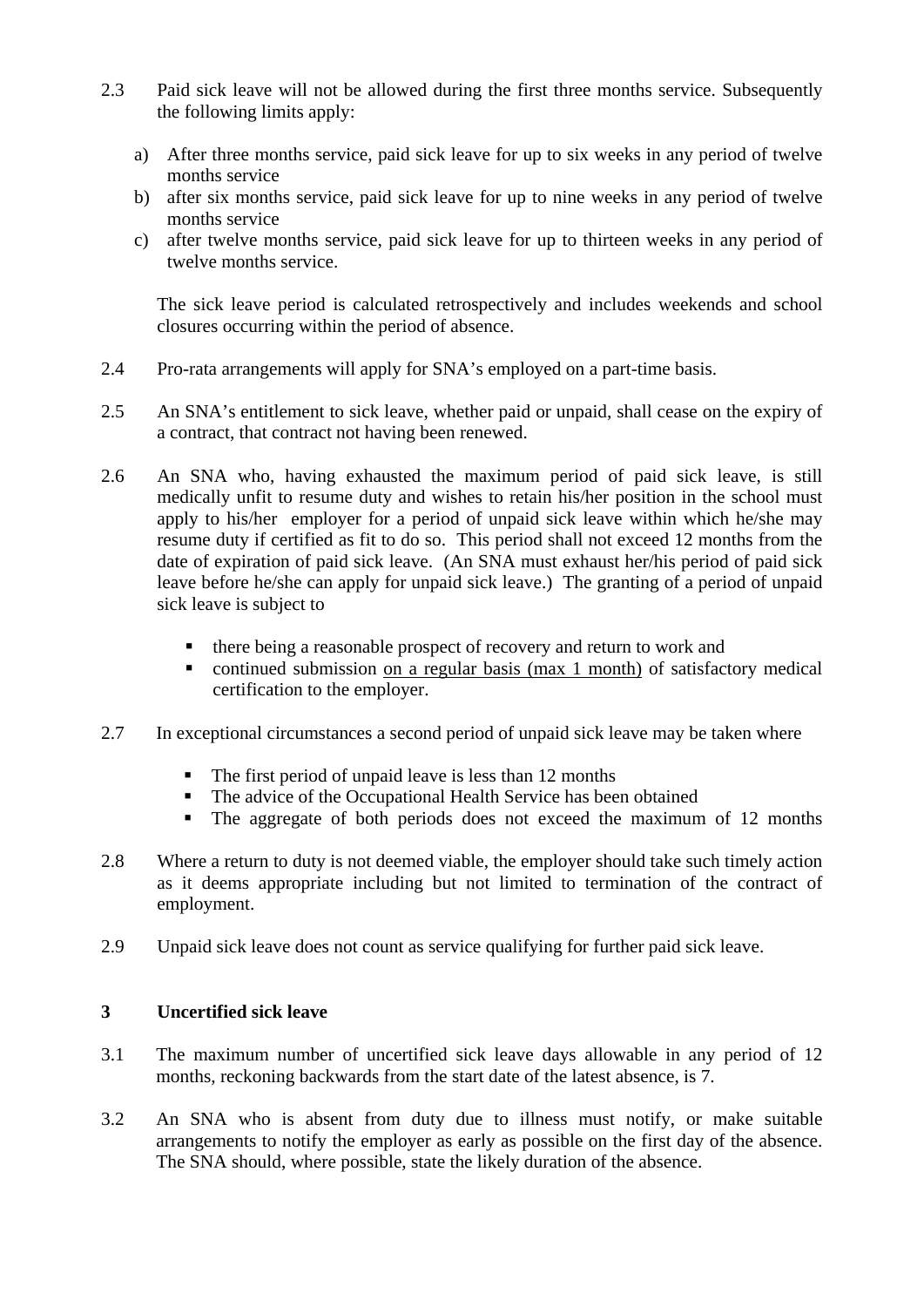- 3.3 Payment for uncertified sick leave may be modified or withdrawn following due process, in cases where absences are unduly frequent or the maximum number of days is regularly approached or taken year after year.
- 3.4 An SNA may take a maximum of 2 consecutive days sick leave without providing a medical certificate.
- 3.5 An SNA shall not take a period of uncertified sick leave immediately after certified sick leave.

#### **4 Certified sick leave**

- 4.1 Where an SNA is absent on sick leave for more than 2 consecutive days a medical certificate is required.
- 4.2 To be acceptable, a medical certificate **must**
	- state the nature of the illness,
	- **cover a period not exceeding one week.**
	- be signed by a duly qualified medical practitioner registered with the Irish Medical Council,
	- **be furnished not later than the third day of absence**

 Should an SNA fail to provide a medical certificate to the employer in respect of an absence on sick leave in accordance with the terms outlined above, the employer should contact the SNA to advise that if he/she fails to submit the required medical certification, the employer, following due process, shall record the leave as a period of unapproved leave and payment to the SNA will be withdrawn and the matter may be dealt with under disciplinary procedures.

- 4.3 In the case of Class A PRSI contributors in all school sectors, the MC1 Social Welfare Certificate must be submitted to this Department/VEC after 3 days of sick leave for referral to the Department of Social and Family Affairs. This is required for compliance with PRSI regulations.
- 4.4 Employers must safeguard the confidentiality of all information relating to the sick leave records of individual SNAs and this applies in particular to medical certificates.
- 4.5 Where in exceptional circumstances, an SNA does not wish to disclose the nature of his/her illness to the employer, the employer should seek the advice of the Occupational Health Service in this regard.

#### **5 Notification of sick leave**

- 5.1 The employer shall submit details of all sick leave absences to the Department(via the OLCS)/VEC regardless of whether or not a substitute SNA was employed.
- 5.2 An SNA may request a detailed breakdown of absences owing to illness from their employer. This breakdown is available on the OLCS or from the VEC.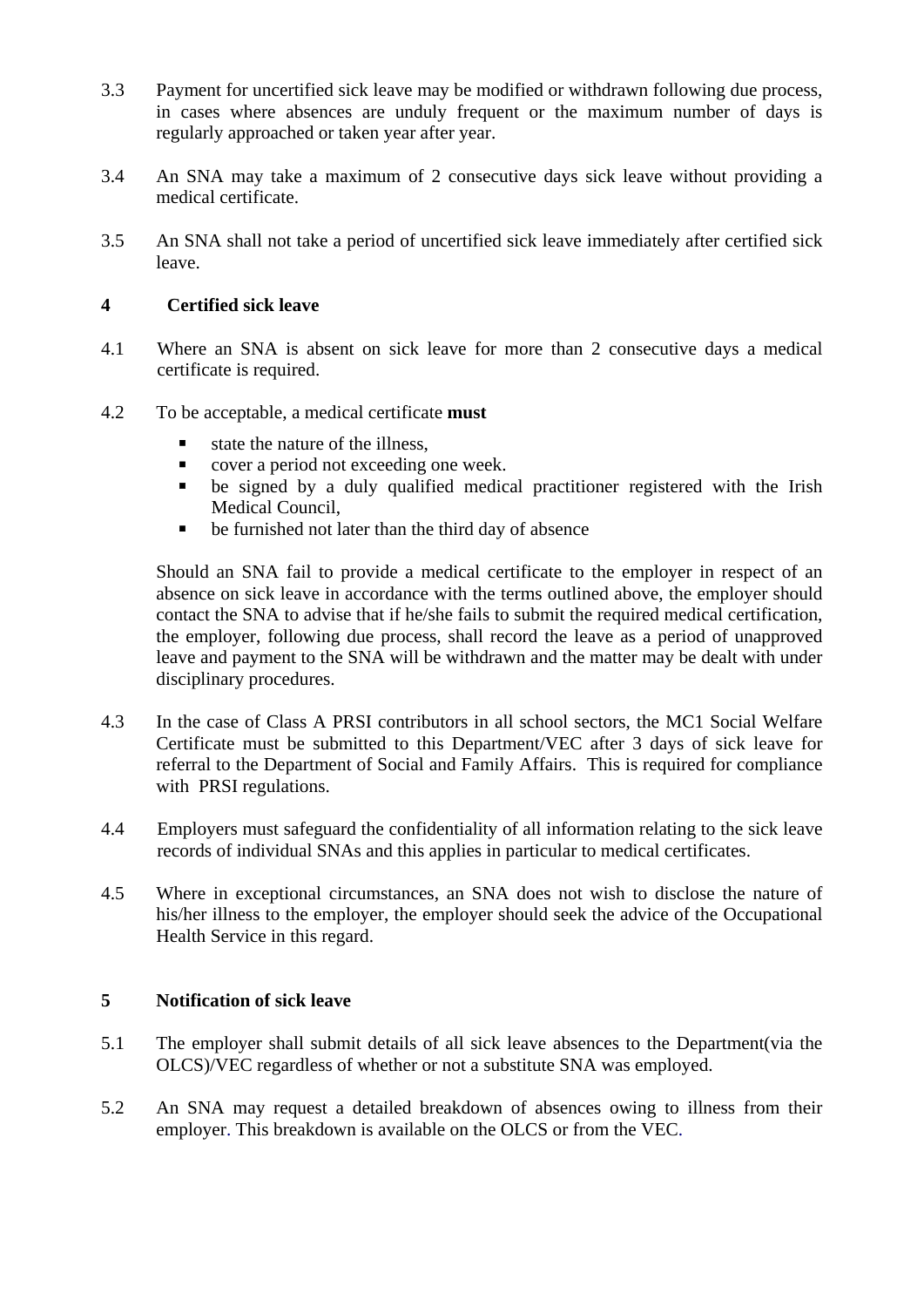# **6 Resumption of duty following paid/unpaid sick leave**

- 6.1 It is expected that an SNA would be deemed medically fit before duty is resumed after a period of absence owing to illness so that resumption of duty would not induce a relapse into illness**.**
- 6.2 The employer has duty under Section 8 of the **Safety, Health and Welfare at Work Act 2005** to "ensure, so far as is reasonably practicable, the safety, health and welfare at work of his or her employees". The Occupational Health Service is in place to assist the employer in carrying out this duty. The employer may therefore refer an SNA to the Occupational Health Service, for the purpose of an independent medical assessment where reasonable concerns exist as to the capacity of an SNA to undertake his/her duties in a manner that is safe for both the SNA and pupils.
- 6.3 The employer, in making a referral to the Occupational Health Service, should follow the Standard Operating Procedures manual available on the Department's website www.education.ie.
- 6.4 An SNA will be required to co-operate with the Occupational Health Service for the purpose of providing appropriate advice to the employer. Co-operation may involve an SNA attending in person for a medical examination (arranged by the Occupational Health Service) and/or arranging for the transmission to the Occupational Health Service (by the SNA's attending doctor) of a comprehensive doctor-to-doctor report.
- 6.5 It is a matter for the Occupational Health Service to decide in what circumstances an SNA may be required to attend for medical assessment. Failure without reasonable cause, of an SNA to cooperate with the Occupational Health Service on the basis of a referral by the employer may result in cessation/withholding of salary following due process.
- 6.6 An SNA intending to resume duty prior to the date specified on her/his medical certificate, must provide a medical certificate of fitness from his/her attending doctor not later than the date of resumption. In the absence of such a certificate, the full period as recorded on the medical certificate(s) of illness will be counted as sick leave. Certificates of fitness furnished at a later date will not be accepted as evidence of fitness for duty.
- 6.7 An SNA may resume duty following a period of paid sick leave of 8 or more consecutive weeks, or at a shorter period where reasonable concerns exist, in circumstances where, prior to resumption
	- satisfactory medical certification of fitness for duty is submitted by the SNA and
	- the employer is satisfied, having obtained the advice of the Occupational Health Service by means of a medical referral (see  $6.3 - 6.5$  above), as to the SNA's physical and mental fitness to resume.
- 6.8 An SNA may resume duty following a period of unpaid sick leave where, prior to resumption
	- satisfactory medical certification of fitness for duty is submitted by the SNA and
	- $\blacksquare$  the employer is satisfied, having obtained the advice of the Occupational Health Service by means of a medical referral (see  $6.3 - 6.5$  above), as to the SNA's physical and mental fitness to resume.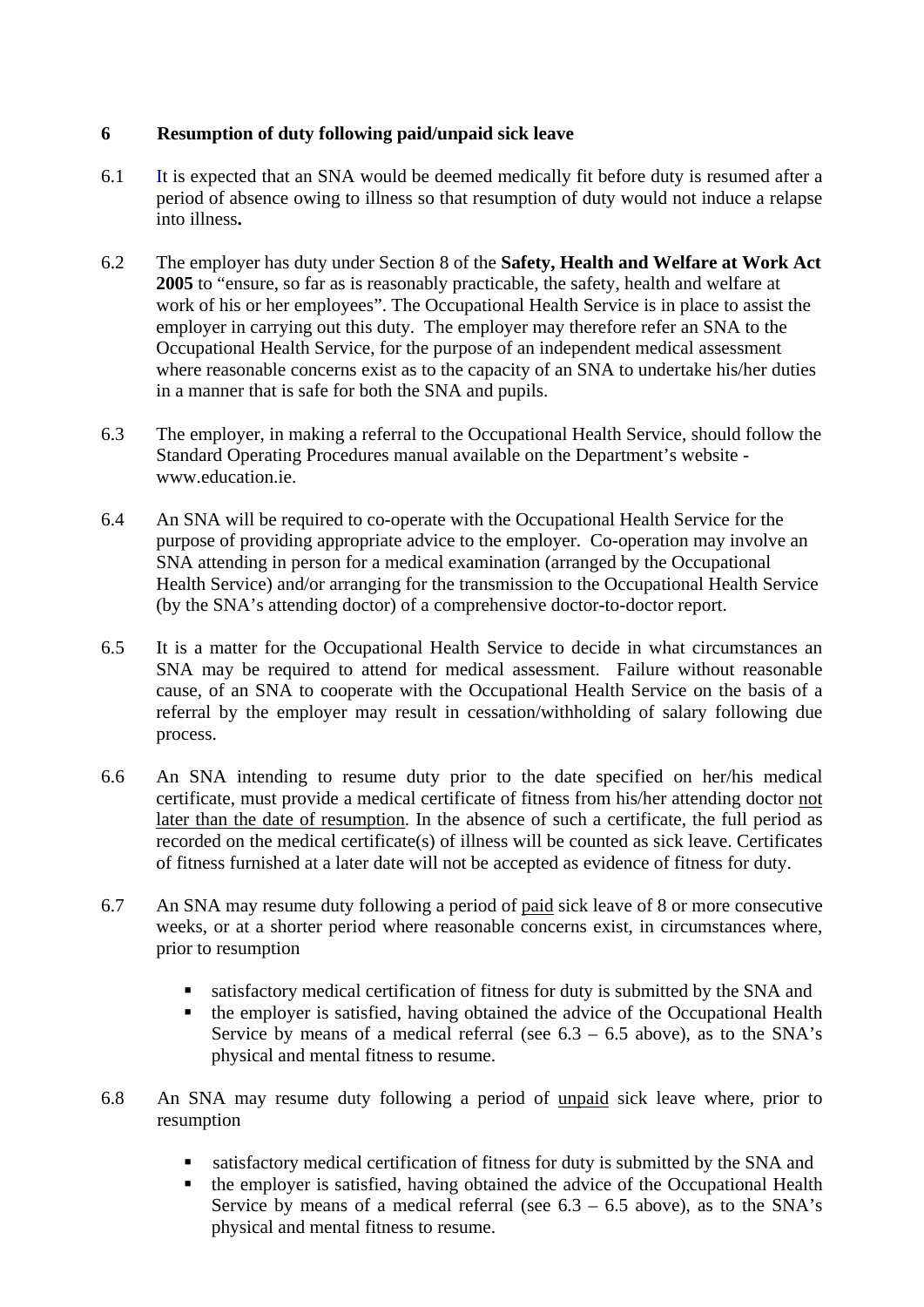- 6.9 Where an SNA is absent on sick leave and has not returned to duty for a reasonable period before and after a period of school closure, the SNA will be deemed to be on sick leave for the whole duration unless
	- the SNA provides a medical certificate of fitness to resume duty prior to or during a period of school closure and
	- the advice of the Occupational Health Service as to the SNA's fitness for duty as been obtained as to whether the school closure period or any part thereof might be discounted and
	- the Occupational Health Service has deemed the period of return to duty to be reasonable taking into account the medical circumstance in individual cases.

#### **7 Sick leave while on additional unpaid maternity leave (Statutory 16 weeks leave)**

7.1 Under the provisions of the Maternity Protection Amendment Act 2004, an SNA, who has made an application for or has commenced additional statutory unpaid maternity leave and who subsequently becomes ill, may cancel the application or opt not to continue the additional unpaid maternity leave and may instead apply for sick leave.

The employer and the SNA must agree the date of termination of additional unpaid maternity leave. The SNA will be deemed to be on sick leave from the date of certification by her attending doctor and the procedures in relation to sick leave will apply thereafter. The SNA will not be entitled subsequently to take the additional unpaid maternity leave or any part of it not taken at the time of commencement of sick leave.

7.2 Under the Maternity Protection Amendment Act 2004, a male SNA, who is on unpaid leave following the death of the mother of his child while on maternity leave and who becomes ill, may opt not to continue with this period of unpaid leave and may instead apply for sick leave.

The employer and the SNA must agree the date of termination of the unpaid leave. The SNA will be deemed to be on sick leave from the date of certification by his attending doctor and the procedures in relation to sick leave will apply. The SNA will not be entitled subsequently to take any additional unpaid leave as a result of the death of the mother of his child or any part of such leave not taken at the time of commencement of sick leave.

# **8. Salary Adjustment**

- 8.1 In cases where, prior to resumption of duty, entitlement to salary has been exhausted, salary may be restored only from the date that the Occupational Health Service deems an SNA fit to resume full duties. This is conditional on an SNA actually resuming full duties on the first possible day following the Occupational Health Service certification.
- 8.2 Any action which necessitates an adjustment to an SNA's salary should be notified to the Department/VEC immediately.